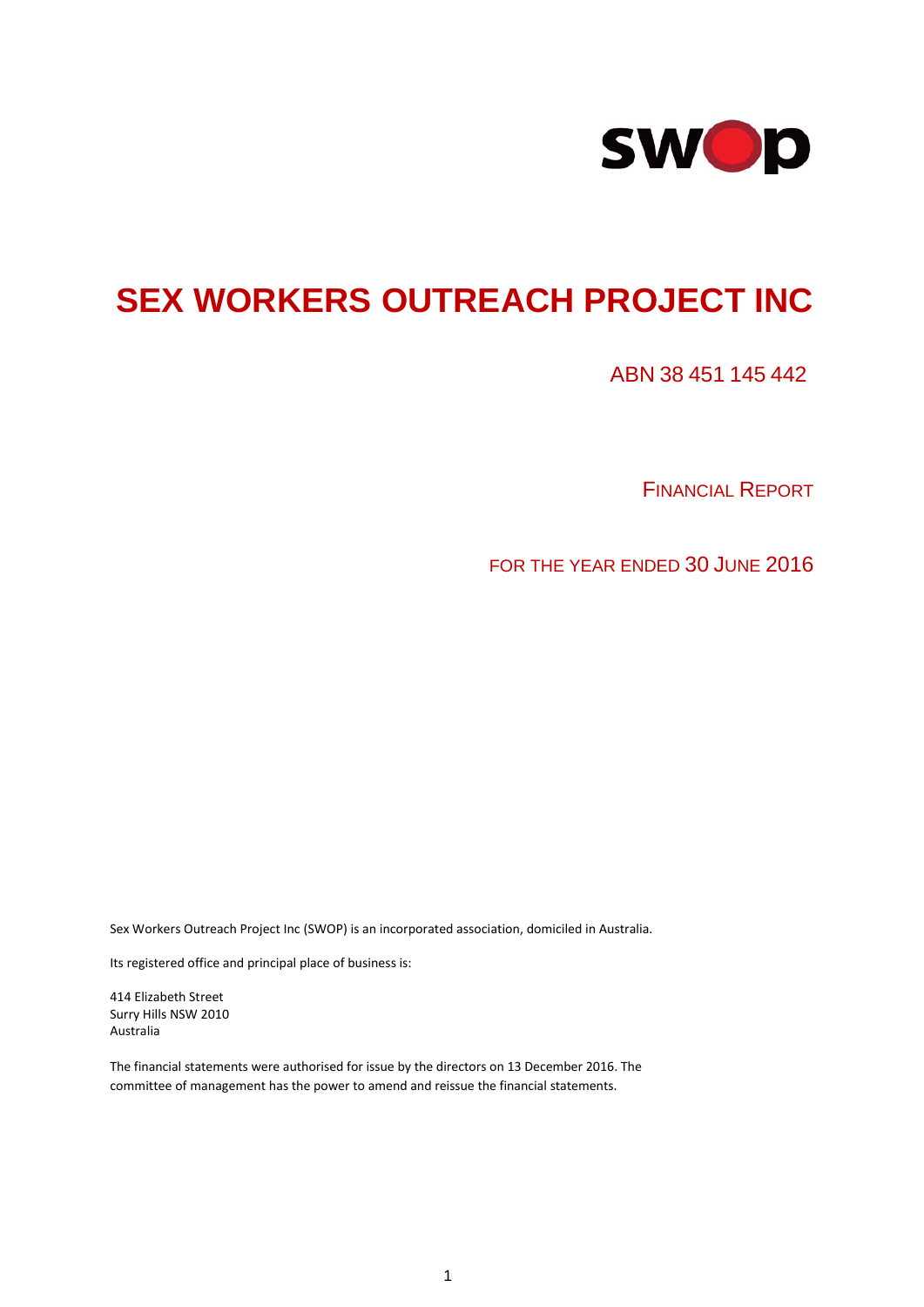

**Sex Workers Outreach Project Inc ABN 38 451 145 442** 

## **Auditors Independence Declaration under S 60.40 of the Australian Charities And Not-For-Profits Commission Act 2012 to the Directors of Sex Workers Outreach Project Inc**

I declare that, to the best of my knowledge and belief, during the year ended 30 June 2016, there have been:

- (i) no contraventions of the auditor independence requirements as set out in the *Australian Charities and Not-for-profits Commission Act 2012* in relation to the audit; and
- (ii) no contraventions of any applicable code of professional conduct in relation to the audit.

DFK Laurence Varnay

**COM Gray** 

Colin Grady Partner

Dated this 7th day of November 2016

Sydney

We make it happen!



A member firm of DFK International a worldwide association of independent accounting firms and business advisers

Liabilfty Limited by a scheme approved under Professional Standards Legislation

Level 12, 222 Pitt Street Sydney NSW 2000 POSTAL ADDRESS PO Box Q819 QVB NSW 1230 TELEPHONE +61 2 9264 5400 FACSIMILE +61 2 9264 9294 EMAIL office@dfklv.com.au www.dfklv.com.au ABN: 26 190 558 867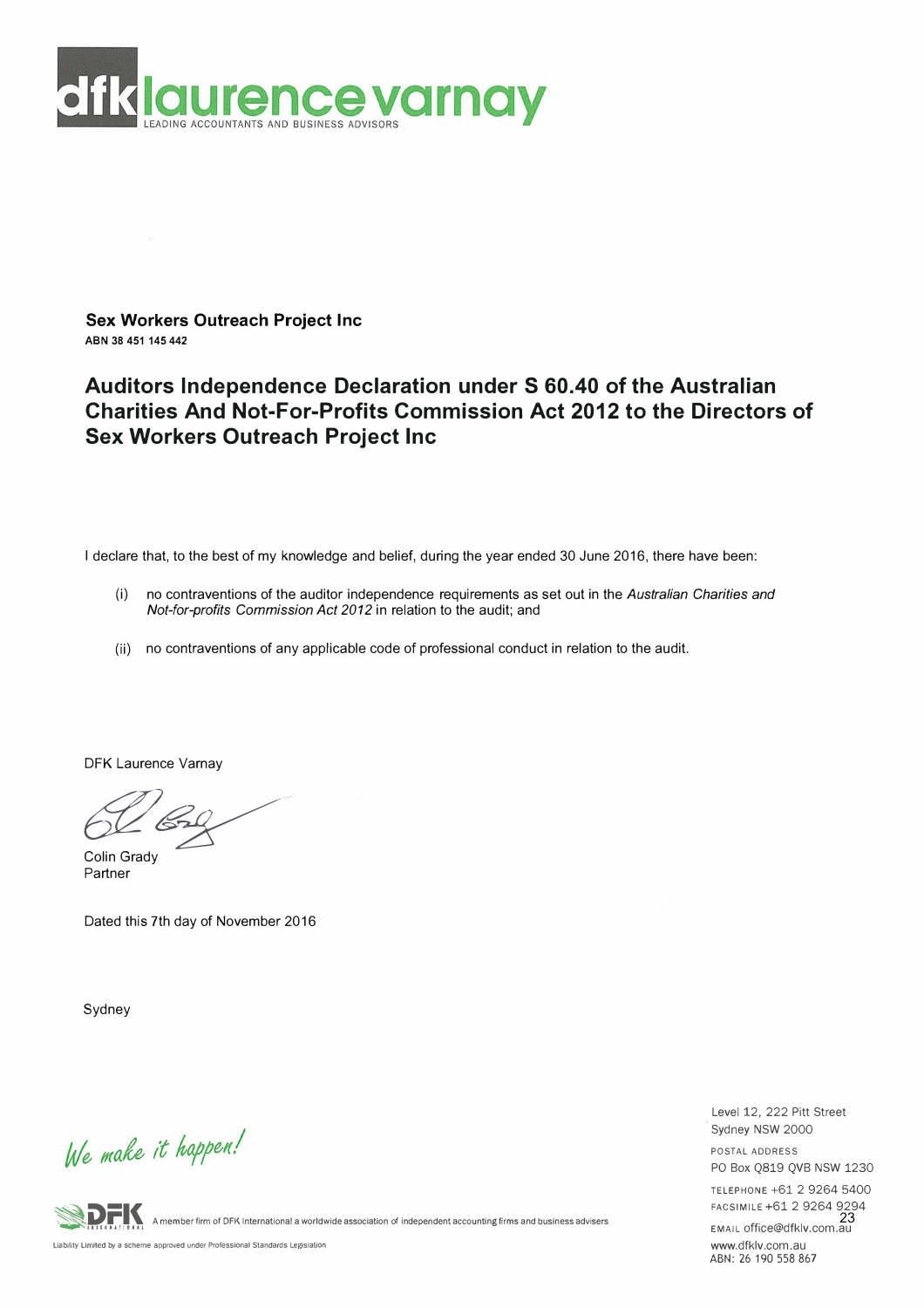#### **STATEMENT OF SURPLUS OR DEFICIT AND OTHER COMPREHENSIVE INCOME FOR THE YEAR ENDED 30 JUNE 2016**

|                                          | <b>Notes</b> | 2016<br>\$ | 2015<br>\$ |
|------------------------------------------|--------------|------------|------------|
| REVENUE FROM CONTINUING OPERATIONS       |              |            |            |
| Grants:                                  |              |            |            |
| NSW Department of Health                 |              | 1,193,900  | 1,154,200  |
| Other grants                             |              | 11,234     | 66,749     |
| Fundraising                              |              | 4,718      | 1,464      |
| Interest received/receivable             |              | 1,534      | 1,726      |
| Membership                               |              | 524        | 527        |
| Sale of materials                        |              | 45,404     | 26,903     |
| Other Income                             |              | 1,342      | 6,783      |
| Total revenue from continuing operations |              | 1,258,656  | 1,258,352  |
| <b>EXPENDITURE</b>                       |              |            |            |
| Salaries & associated costs              |              | 871,914    | 825,555    |
| Program materials and services           |              | 70,329     | 58,969     |
| Rent and rates                           |              | 55,045     | 55,059     |
| Communications                           |              | 6,888      | 15,147     |
| Travel and representation                |              | 25,872     | 17,195     |
| Advertising costs                        |              | 2,312      | 2,093      |
| Events and activities                    |              | 3,314      | 11,213     |
| Administrative costs                     |              | 240,585    | 258,384    |
| <b>Total expenditure</b>                 |              | 1,277,873  | 1,243,614  |
| Operating surplus for the year           |              | (19, 217)  | 14,737     |

*The above Statement of Surplus or Deficit and Other Comprehensive Income should be read in conjunction with the accompanying notes.*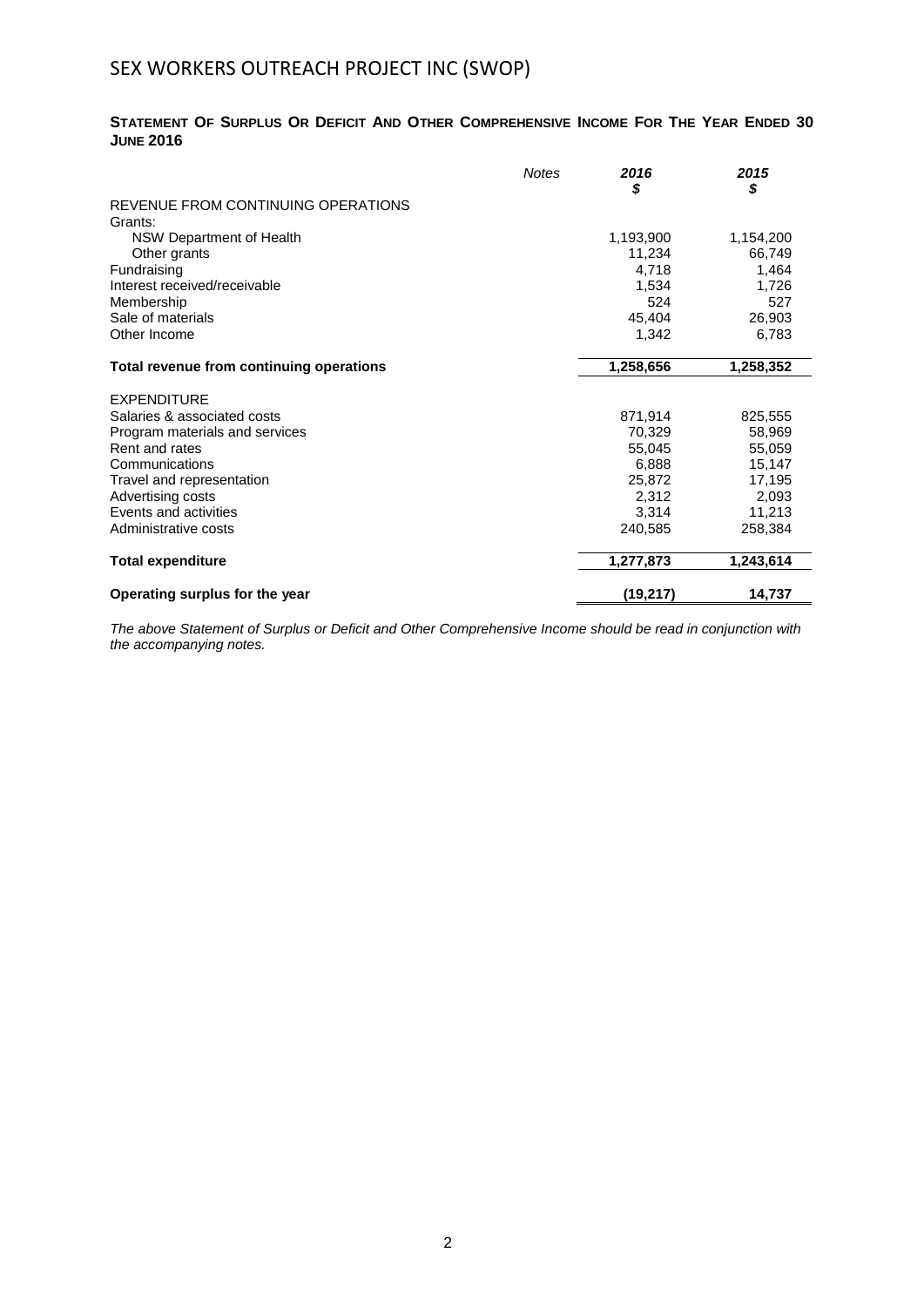## **STATEMENT OF FINANCIAL POSITION AS AT 30 JUNE 2016**

|                                         | <b>Notes</b> | 2016<br>\$ | 2015<br>\$ |
|-----------------------------------------|--------------|------------|------------|
| <b>CURRENT ASSETS</b>                   |              |            |            |
| Cash and cash equivalents               | 3            | 272,255    | 247,152    |
| Receivables                             |              | 16,967     | 140        |
| Prepayments                             | 4            | 21,156     | 57,828     |
| <b>TOTAL CURRENT ASSETS</b>             |              | 310,378    | 305,120    |
| <b>TOTAL ASSETS</b>                     |              | 310,378    | 305,120    |
| <b>CURRENT LIABILITIES</b>              |              |            |            |
| Trade and other payables                | 5            | 52,207     | 48,752     |
| Employee entitlements                   | 6            | 154,353    | 133,333    |
| <b>TOTAL CURRENT LIABILITIES</b>        |              | 206,560    | 182,085    |
| <b>TOTAL LIABILITIES</b>                |              | 206,560    | 182,085    |
| <b>NET ASSETS</b>                       |              | 103,818    | 123,035    |
|                                         |              |            |            |
| <b>STAKEHOLDERS' FUNDS</b>              |              |            |            |
| Retained surplus at the end of the year | 10           | 103,818    | 123,035    |
| <b>TOTAL ACCUMULATED FUNDS</b>          |              | 103,818    | 123,035    |

*The above Statement of Financial Position should be read in conjunction with the accompanying notes.*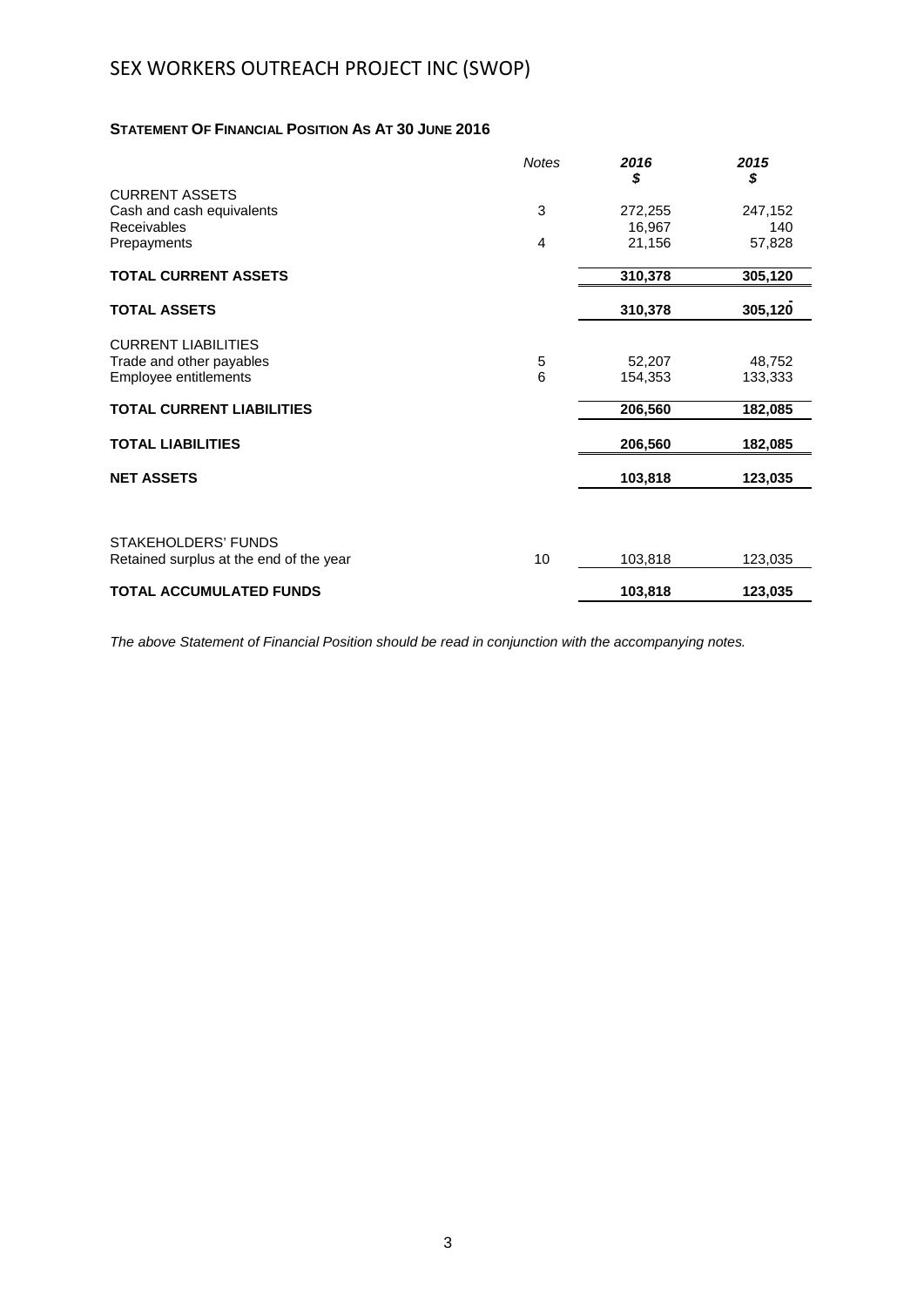## **STATEMENT OF CHANGES IN STAKEHOLDERS' FUNDS FOR THE YEAR ENDED 30 JUNE 2016**

|                                                                                              | 2016<br>\$ | 2015<br>\$ |
|----------------------------------------------------------------------------------------------|------------|------------|
| Year ended 30 June 2016<br>Total stakeholder funds at the beginning of the<br>financial year | 123,035    |            |
| Transfer from ACON Health Limited                                                            |            | 108,298    |
| Operating surplus for the year                                                               | (19,217)   | 14,737     |
| Other comprehensive income for the year                                                      |            |            |
| Total stakeholder funds at the end of the<br>financial year                                  | 103.818    | 123.035    |

*The above Statement of Changes in Stakeholders' Funds should be read in conjunction with the accompanying notes.*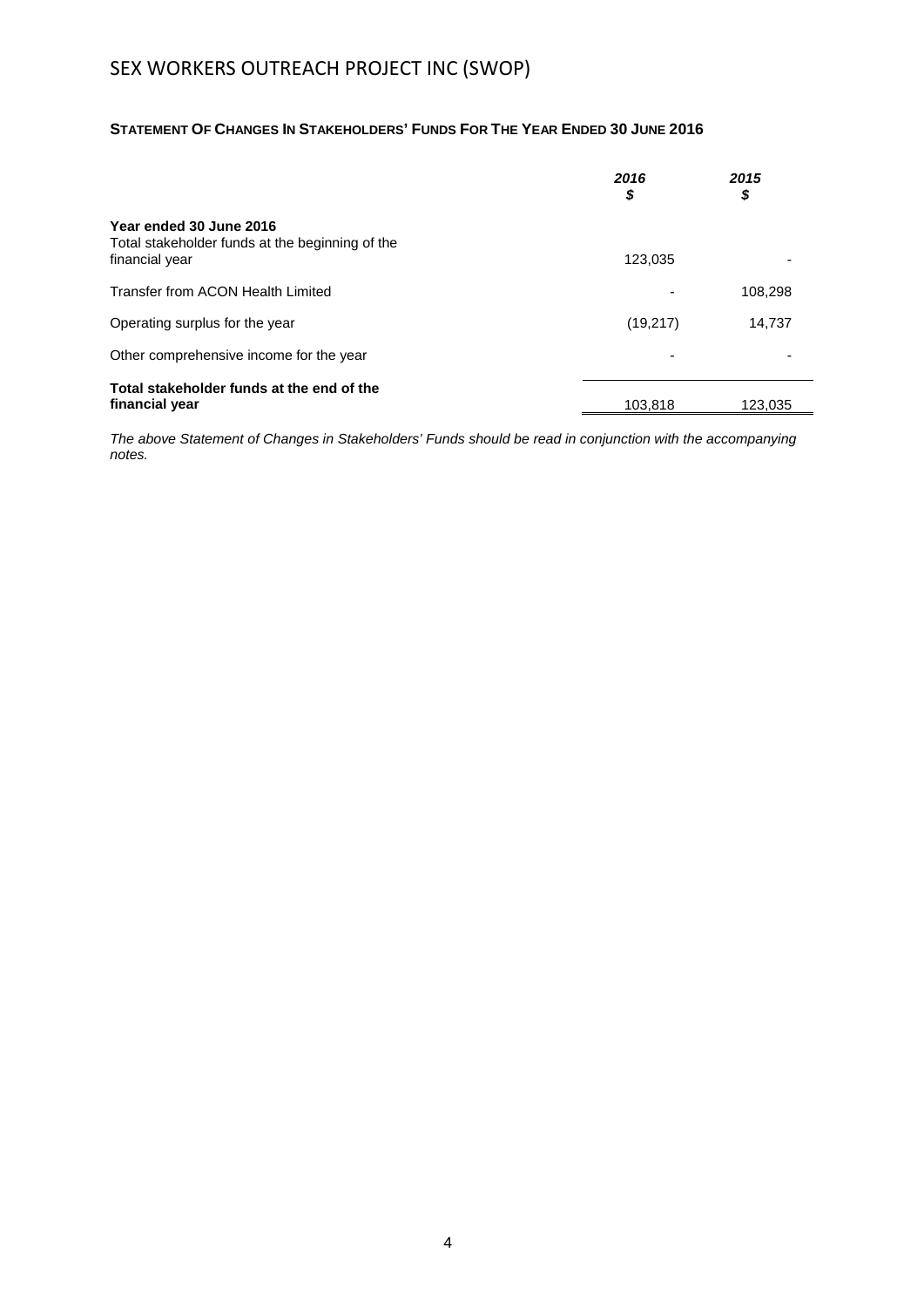## **STATEMENT OF CASH FLOWS FOR THE YEAR ENDED 30 JUNE 2016**

|                                                                                               | <b>Notes</b> | 2016<br>\$  | 2015<br>\$  |
|-----------------------------------------------------------------------------------------------|--------------|-------------|-------------|
| <b>CASH FLOWS FROM OPERATING ACTIVITIES</b>                                                   |              |             |             |
| Receipts from customers, granting bodies & fundraising<br>(inclusive of goods & services tax) |              | 1,248,323   | 1,256,626   |
| Payments to suppliers and employees (inclusive of goods &<br>services tax)                    |              | (1,224,754) | (1,011,200) |
| Interest received                                                                             |              | 1.534       | 1.726       |
| <b>NET CASH INFLOW FROM OPERATING ACTIVITIES</b>                                              |              | 25,103      | 247,152     |
|                                                                                               |              |             |             |
| <b>NET (DECREASE)/INCREASE IN CASH HELD</b>                                                   |              | 25,103      | 247,152     |
| CASH AT THE BEGINNING OF THE YEAR                                                             |              | 247.152     |             |
| <b>CASH AT THE END OF THE YEAR</b>                                                            | 4            | 272,255     | 247,152     |

*The above Statement of Cash Flows should be read in conjunction with the accompanying notes.*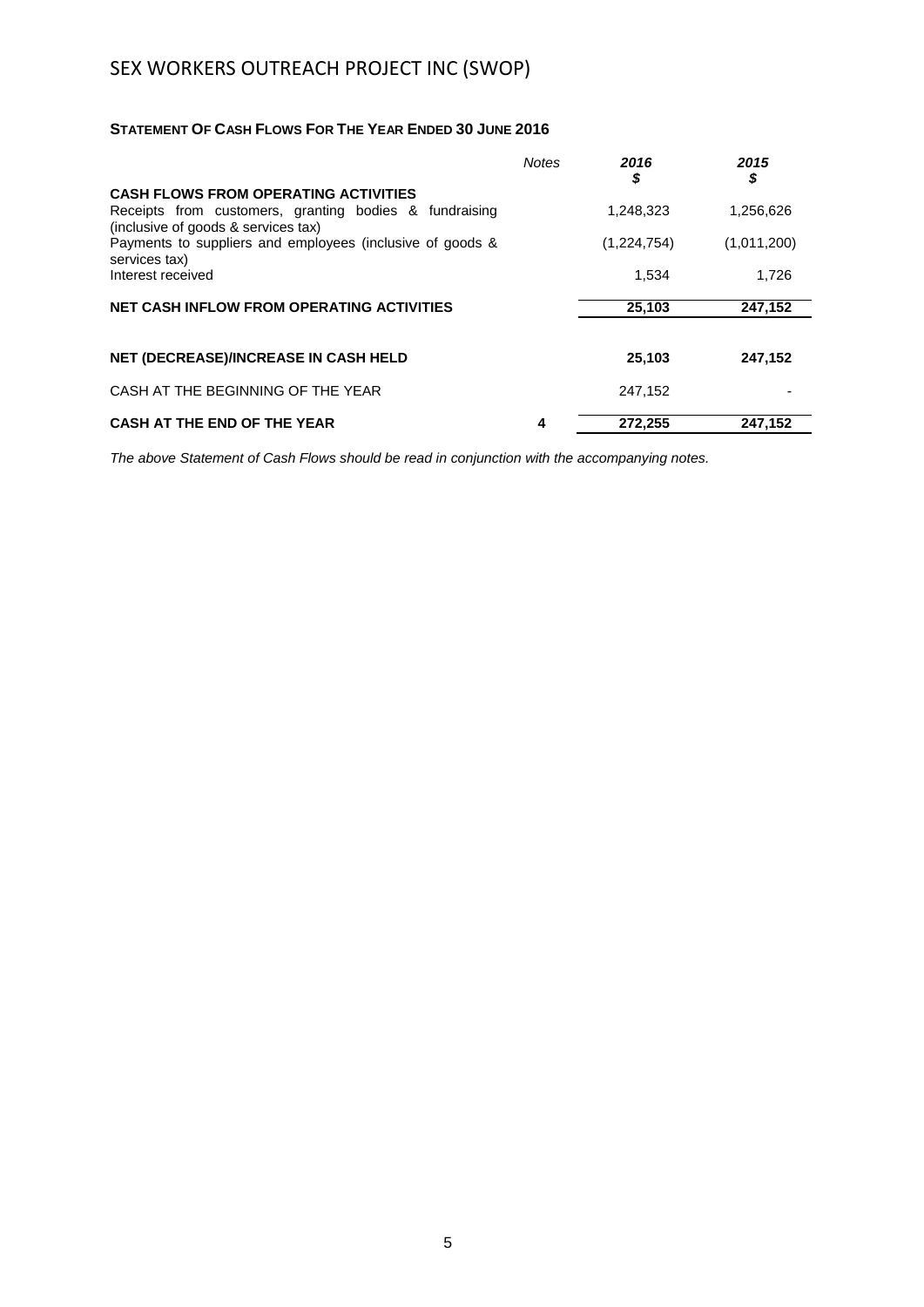#### **NOTES TO THE FINANCIAL STATEMENTS FOR THE YEAR ENDED 30 JUNE 2016**

#### **1. SUMMARY OF SIGNIFICANT ACCOUNTING POLICIES**

The principal accounting policies adopted in the preparation of the financial statements are set out below. These policies have been consistently applied to all the years presented, unless otherwise stated.

#### **A. BASIS OF PREPARATION**

These general purpose financial statements have been prepared in accordance with Australian Accounting Standards and Interpretations issued by the Australian Accounting Standards Board, the *Associations Incorporation Act (NSW) 2009* and the *Australian Charities and Not-For-Profits Commission Act 2012*. Sex Workers Outreach Project Inc is a not-for-profit for the purpose of preparing the financial statements.

*i) Compliance with Australian Accounting Standards – Reduced Disclosure Requirements*

The financial statements of Sex Workers Outreach Project Inc comply with Australian Accounting Standards – Reduced Disclosure Requirements as issued by the Australian Accounting Standards Board (AASB).

#### *ii) New and amended standards adopted by the entity*

None of the new standards and amendments to standards that are mandatory for the first time for the financial year beginning 1 July 2015 affected any of the amounts recognised in the current period or any prior period and are not likely to affect future periods.

#### *iii) Early adoption of standards*

The entity has not elected to apply any pronouncements before their operative date in the annual reporting period beginning 1 July 2015.

#### *iv) Historical cost convention*

These financial statements have been prepared under the historical cost convention, as modified by the revaluation of art works.

#### *v) Critical accounting estimates*

The preparation of financial statements requires the use of certain critical accounting estimates. It also requires management to exercise its judgement in the process of applying the entity's accounting policies.

#### **B. REVENUE**

Revenue is measured at the fair value of the consideration received or receivable. Amounts disclosed as revenue are net of any rebates and amounts collected on behalf of third parties.

The entity recognises revenue when the amount of revenue can be reliably measured, it is probable that future economic benefits will flow to the Association and specific criteria have been met.

#### **C. GOVERNMENT GRANTS**

Revenue from non-reciprocal grants is recognised when the company obtains control of the funds.

#### **D. IMPAIRMENT OF ASSETS**

Assets are tested for impairment whenever events or changes in circumstances indicate that the carrying amount may not be recoverable. An impairment loss is recognised for the amount by which the asset's carrying amount exceeds its recoverable amount. The recoverable amount is the higher of an asset's fair value less costs to sell and value in use. For the purposes of assessing impairment, assets are entitled at the lowest levels for which there are separately identifiable cash inflows which are largely independent of the cash inflows from other assets or entity of assets (cash-generating units). Non-financial assets that suffered an impairment are reviewed for possible reversal of the impairment at the end of each reporting period.

#### **E. CASH AND CASH EQUIVALENTS**

For the purpose of presentation in the statement of cash flows, cash and cash equivalents includes cash on hand, deposits held at call with financial institutions, other short-term, highly liquid investments with original maturities of three months or less that are readily convertible to known amounts of cash and which are subject to an insignificant risk of changes in value.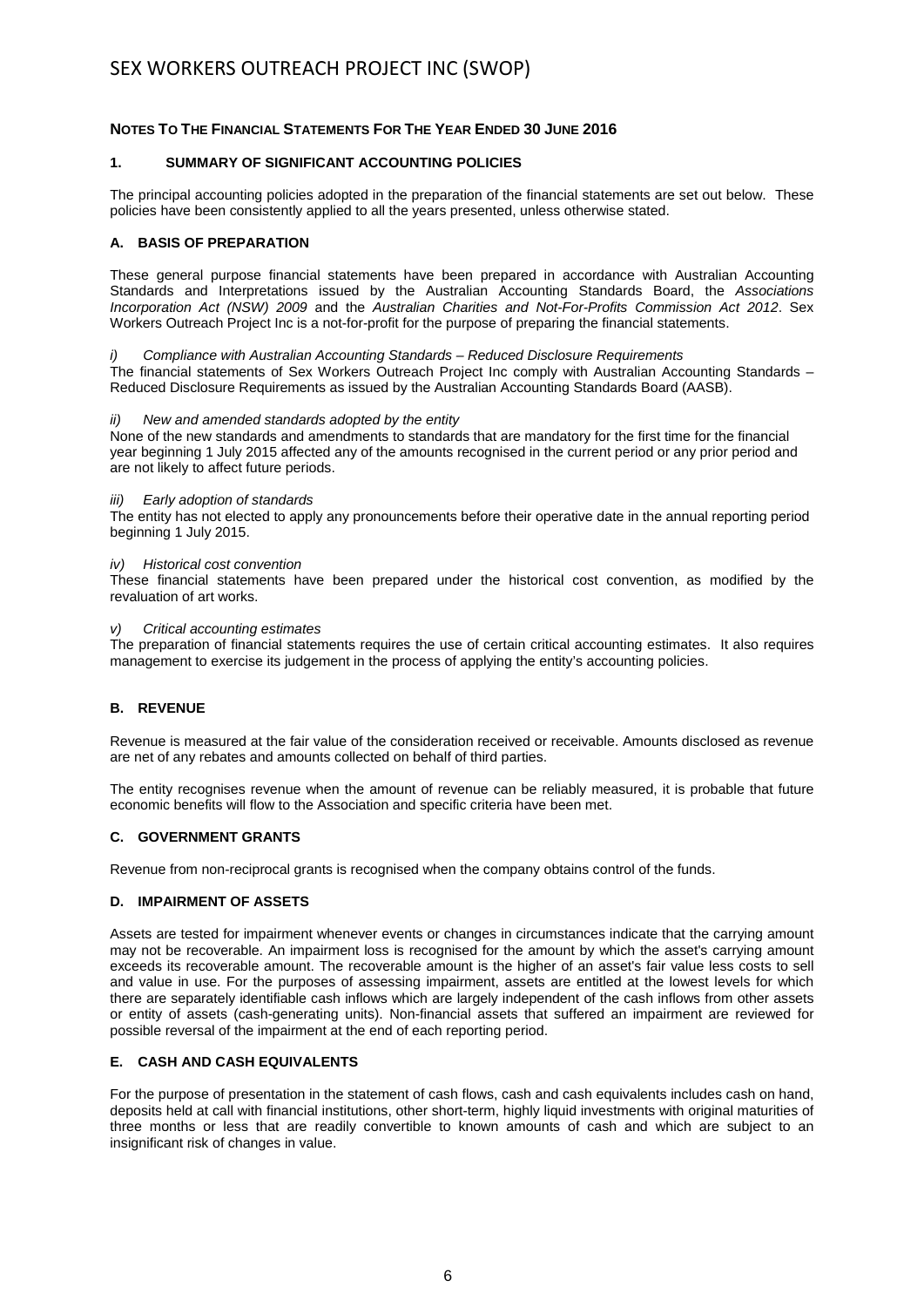#### **NOTES TO THE FINANCIAL STATEMENTS FOR THE YEAR ENDED 30 JUNE 2016**

#### **F. TRADE RECEIVABLES**

Trade receivables are recognised initially at fair value and subsequently measured at amortised cost using the effective interest method, less provision for impairment. Trade receivables are generally due for settlement within 30 days. They are presented as current assets unless collection is not expected for more than 12 months after the reporting date.

Collectability of trade debtors is reviewed on an ongoing basis. Debts which are known to be uncollectible are written off by reducing the carrying amount directly. A provision for impairment of trade receivables is used when there is objective evidence that the entity will not be able to collect all amounts due according to the original terms of the receivables.

The amount of the impairment loss is recognised in profit or loss within other expenses. When a trade receivable for which an impairment allowance had been recognised becomes uncollectible in a subsequent period, it is written off against the allowance account.

#### **G. TRADE AND OTHER CREDITORS**

These amounts represent liabilities for goods and services provided to the entity prior to the end of the financial year which are unpaid. The amounts are unsecured and are usually paid within 30 days of recognition.

#### **H. EMPLOYEE ENTITLEMENTS**

#### *Wages and salaries, annual leave and long service leave*

Liabilities for wages and salaries, including non-monetary benefits and accumulated annual leave and long service leave expected to be settled within 12 months after the end of the period in which the employees render the related service are recognised in respect of employees' services up to the end of the reporting period and are measured at the amounts expected to be paid when the liabilities are settled. The liability for annual leave and long service leave are recognised in the provision for employee benefits. All other short-term employee benefit obligations are presented as payables.

The obligations are presented as current liabilities in the balance sheet if the Association does not have an unconditional right to defer settlement for at least twelve months after the reporting date, regardless of when the actual settlement is expected to occur.

#### *Superannuation*

Contributions are made by Sex Workers Outreach Project Inc to several employee superannuation funds of choice and are recognised as expenses as they become payable.

#### **I. GOODS AND SERVICES TAX (GST)**

Revenues, expenses and assets are recognised net of the amount of associated GST, unless the GST incurred is not recoverable from the taxation authority. In this case it is recognised as part of the cost of acquisition of the asset or as part of the expense.

Receivables and payables are stated inclusive of the amount of GST receivable or payable. The net amount of GST recoverable from, or payable to, the taxation authority is included with other receivables or payables in the balance sheet.

Cash flows are presented on a gross basis. The GST components of cash flows arising from investing or financing activities which are recoverable from, or payable to the taxation authority, are presented as operating cash flows.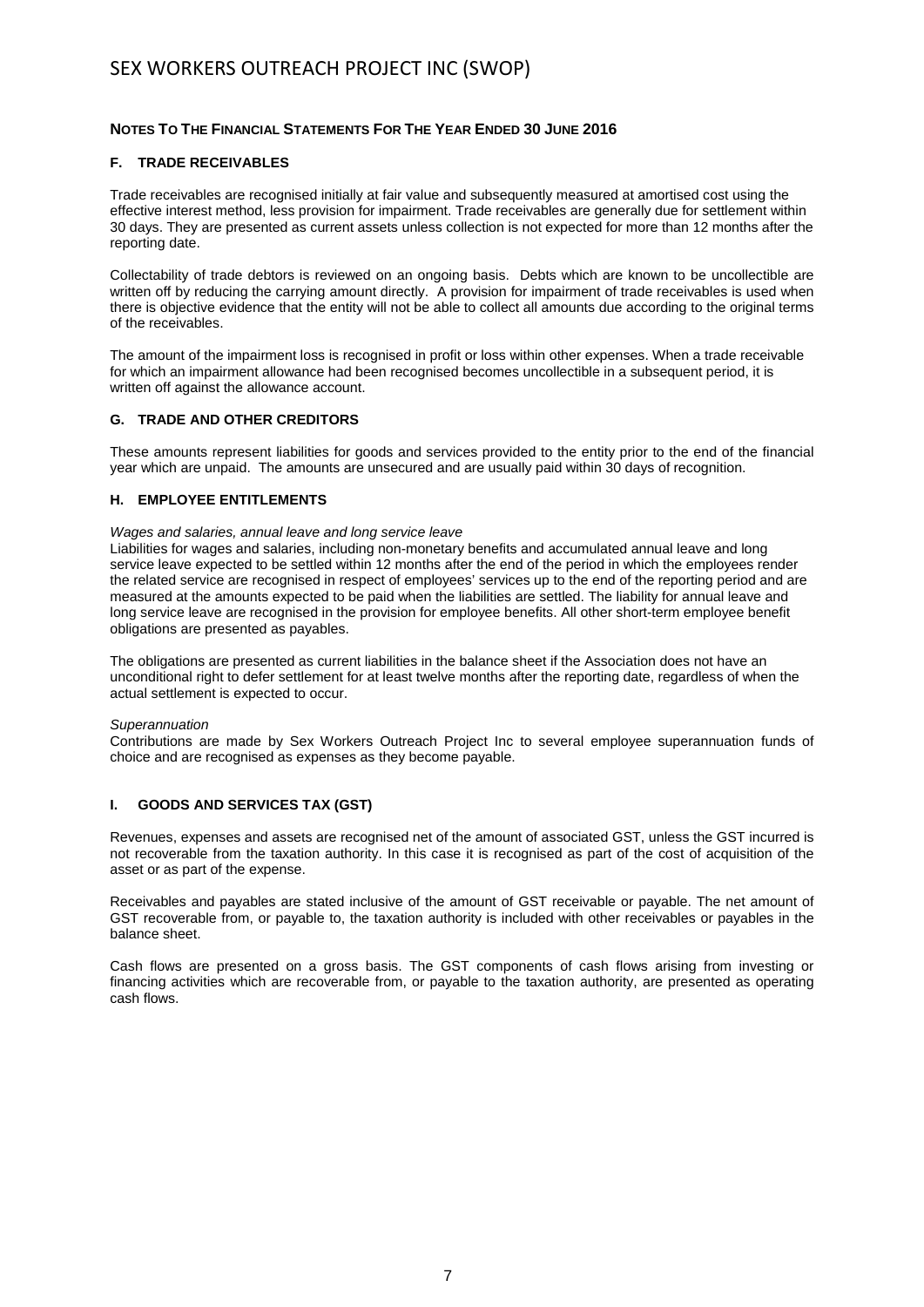### **NOTES TO THE FINANCIAL STATEMENTS FOR THE YEAR ENDED 30 JUNE 2016**

#### **2. INCOME TAX**

Sex Workers Outreach Project Inc is exempt from income tax under section 50-10 of the Income Tax Assessment Act 1997. Accordingly, no provision for income tax has been made in the financial statements.

|                                                                         | 2016<br>\$ | 2015<br>\$ |
|-------------------------------------------------------------------------|------------|------------|
| 3.<br><b>CURRENT ASSETS – CASH AND CASH EQUIVALENTS</b><br>Cash at bank |            |            |
| Cheque account – operations                                             | 272,255    | 247,152    |
|                                                                         | 272,255    | 247,152    |
| <b>CURRENT ASSETS - PREPAYMENT</b><br>4.                                |            |            |
| Prepayment – insurance                                                  | 21,156     | 57,828     |
|                                                                         | 21,156     | 57,828     |
| 5.<br><b>TRADE AND OTHER PAYABLES</b>                                   |            |            |
| Trade creditors                                                         | 3,421      | 14,075     |
| Accrued expenses                                                        | 19.423     | 4,286      |
| Goods & Services Tax net payable                                        | 19,285     | 18,371     |
| <b>PAYG Withholding</b>                                                 | 10,078     | 12,020     |
|                                                                         | 52,207     | 48,752     |
| 6.<br><b>EMPLOYEE ENTITLEMENTS</b>                                      |            |            |
| Employee entitlements - annual & long service leave                     | 154,353    | 133,333    |
| Employee numbers                                                        |            |            |
| Number of employees at reporting date (full time equivalent)            | 12         | 12         |

#### **7. REMUNERATION OF MEMBERS OF THE BOARD**

Members of the Board, including the CEO and staff representatives, serve on the Board of the entity in a voluntary capacity and receive no remuneration for this service to the entity. An employee of the entity serving on the board receives normal salary and employment benefits commensurate with their position as an employee.

#### **8. ECONOMIC DEPENDENCY**

The major source of funding for the entity is an annual grant from the NSW Ministry of Health. The NSW Ministry of Health has agreed to maintain current funding levels for the next two years until 2018/2019.

#### **9. RETAINED SURPLUS**

|                                               | 2016                     | 2015    |
|-----------------------------------------------|--------------------------|---------|
|                                               |                          |         |
| Retained surplus at the beginning of the year | 123.035                  |         |
| Transfer from ACON Health Limited             | $\overline{\phantom{0}}$ | 108.298 |
| Current year surplus                          | (19.217)                 | 14.737  |
| Retained surplus at the end of the year       | 103.818                  | 123.035 |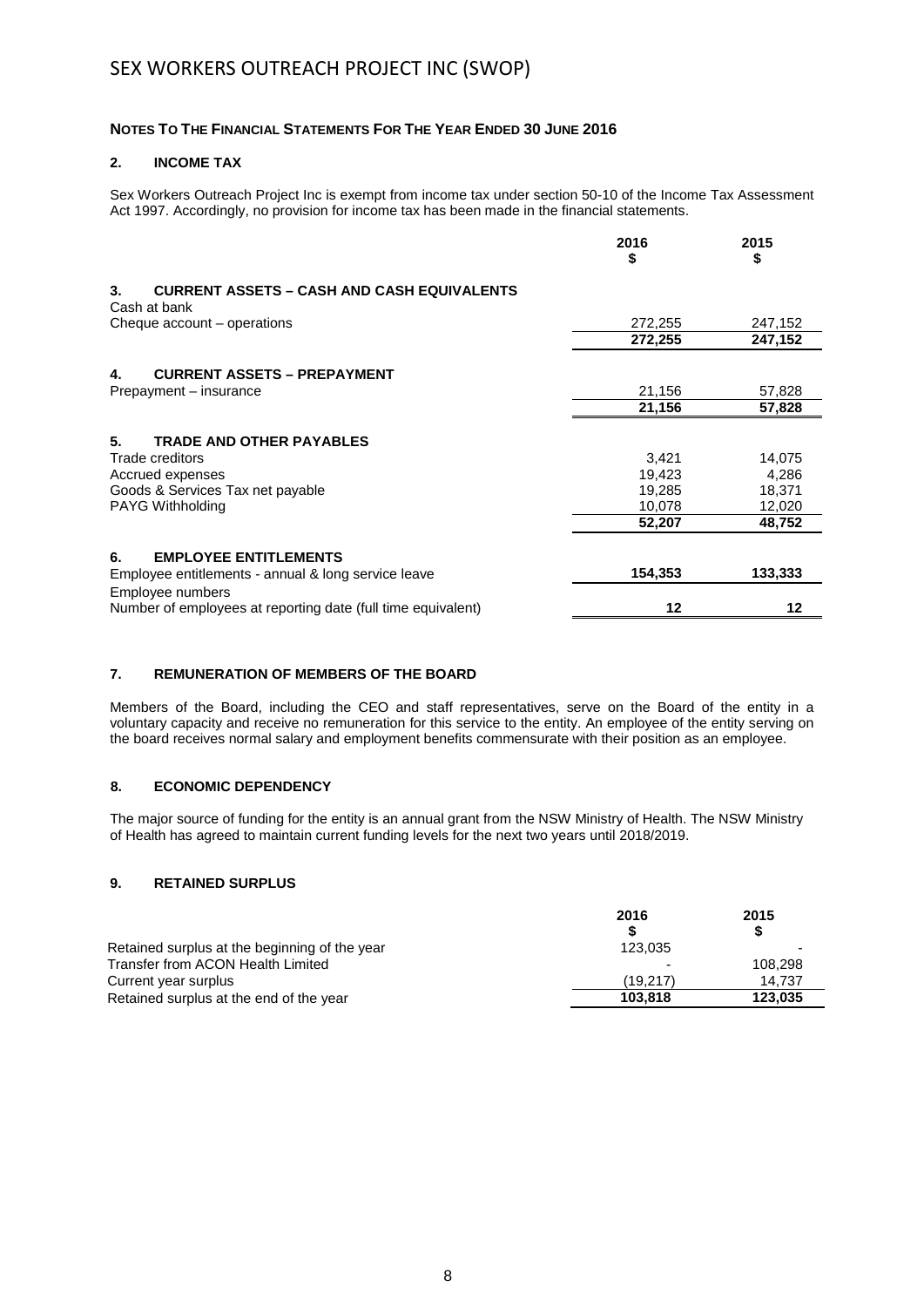#### STATEMENT BY THE COMMITTEE OF MANAGEMENT FOR THE YEAR ENDED 30 JUNE 2016

The members of the Committee of Management declare that

- 1) The financial statements and notes for the financial year ended 30 June 2016
	- Present a true and fair view of the financial position of Sex Workers Outreach Project Inc and its a) performance for the financial year ended on that date in accordance with the Australian Accounting Standards and Interpretations, and
	- Comply with the Associations incorporation Act (NSW) 2009 and Associations Incorporation Regulation b) (NSW) 2010; and
	- c) Comply with the Australian Charities and Not-for-profits Commission Act 2012.
- 2) There are reasonable grounds to believe that the entity will be able to pay its debts as and when they become due and payable.

3)

š

÷

- The financial statements and notes are in accordance with the Charitable Fundralsing Act 1991 (NSW) a) and the Charitable Fundraising Regulations 1993 (NSW); and
- b) The provisions of the Charliable Fundraising Act 1991 (NSW) and the regulations under this Act and the conditions attached to the authority to fundraise have been complied with; and
- The internal controls exercised by Sex Workers Outreach Project Inc are appropriate and effective in C) accounting for all income received.

This declaration is made in accordance with a resolution of the committee of management, and is signed for and on behalf of the committee by:

Lara Belle **Acting President** 

izzio MacGregor Treasurer

bven Dated at Sydney this 2016. dav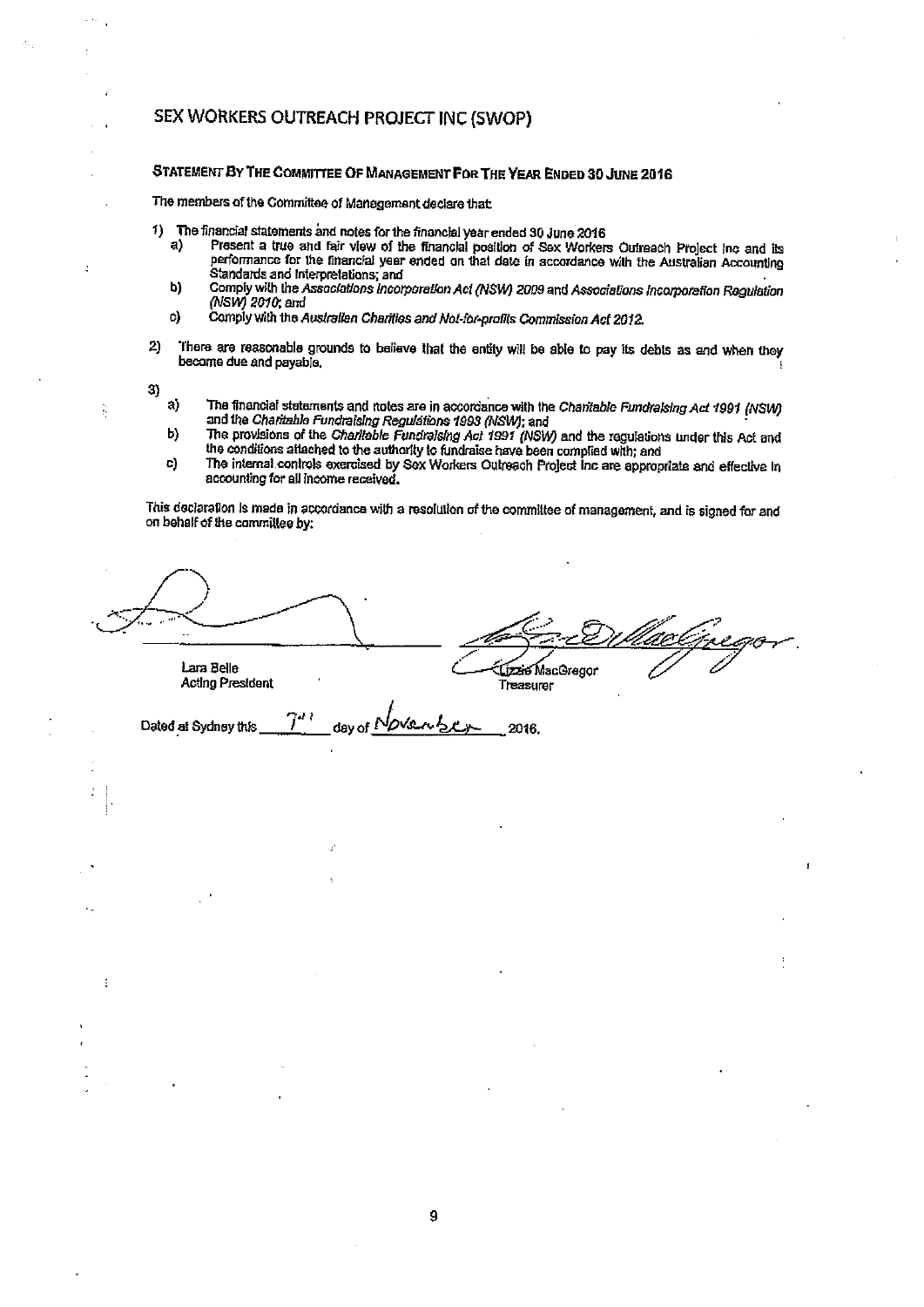

#### **Sex Workers Outreach Project Inc**

ABN 38 451 145 442

## Independent Audit Report to the members of Sex Workers Outreach **Project Inc**

#### **Report on the Financial Report**

We have audited the accompanying financial report of Sex Workers Outreach Project Inc, which comprises the statement of financial position as at 30 June 2016, the statement of surplus or deficit and other comprehensive income, statement of changes in equity and statement of cash flows for the year then ended, notes comprising a summary of significant accounting policies and other explanatory information, and the statement by members of the committee.

#### Directors' Responsibility for the Financial Report

The directors of the Association are responsible for the preparation of the financial report that gives a true and fair view in accordance with Australian Accounting Standards and the Australian Charities and Not-for-profits Commission Act 2012 (ACNC Act) and for such internal control as the directors determine is necessary to enable the preparation of the financial report that gives a true and fair view and is free from material misstatement, whether due to fraud or error.

#### **Auditor's Responsibility**

Our responsibility is to express an opinion on the financial report based on our audit. We have conducted our audit in accordance with Australian Auditing Standards. Those standards require that we comply with relevant ethical requirements relating to audit engagements and plan and perform the audit to obtain reasonable assurance about whether the financial report is free from material misstatement.

An audit involves performing procedures to obtain audit evidence about the amounts and disclosures in the financial report. The procedures selected depend on the auditor's judgement, including the assessment of the risks of material misstatement of the financial report, whether due to fraud or error. In making those risk assessments, the auditor considers internal control relevant to the Association's preparation of the financial report that gives a true and fair view in order to design audit procedures that are appropriate in the circumstances, but not for the purpose of expressing an opinion on the effectiveness of the Association's internal control. An audit also includes evaluating the appropriateness of accounting policies used and the reasonableness of accounting estimates made by the directors, as well as evaluating the overall presentation of the financial report.

We believe that the audit evidence we have obtained is sufficient and appropriate to provide a basis for our audit opinion.

We make it happen!

A member firm of DFK International a worldwide association of independent accounting firms and business advisers

Liability Limited by a scheme approved under Professional Standards Legislation

Level 12, 222 Pitt Street Sydney NSW 2000 POSTAL ADDRESS PO Box Q819 QVB NSW 1230 TELEPHONE +61 2 9264 5400 FACSIMILE +61 2 9264 9294

EMAIL office@dfklv.com.au www.dfklv.com.au ABN: 26 190 558 867